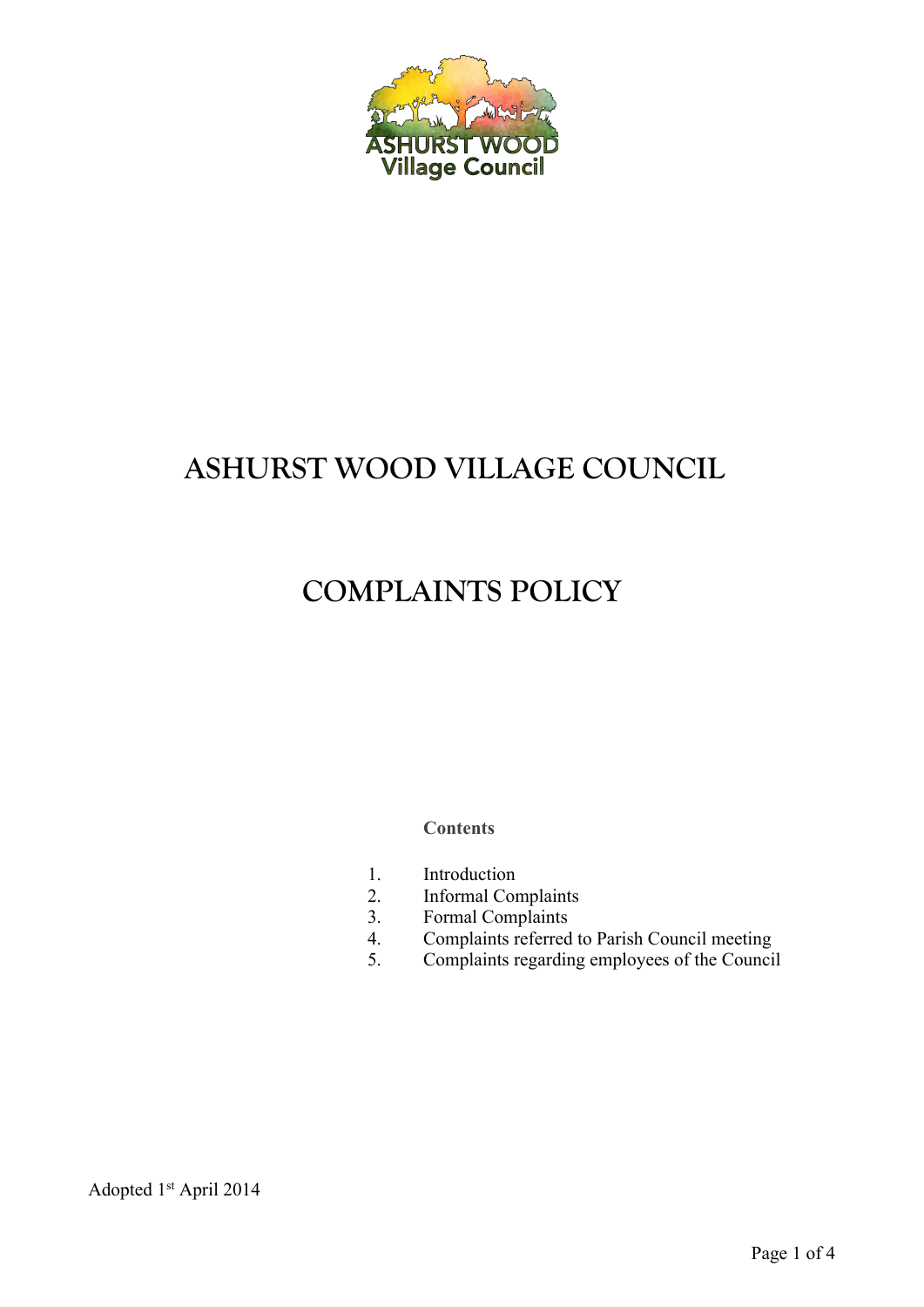### **1. Introduction**

1.1. Ashurst Wood Village Council (the Council) aims to provide a good standard of service to all residents of the parish. This policy sets out how to make complaints about the Council's performance and how complaints will be dealt with. It is intended that complaints will be handled as quickly as possible and in a fair and open manner.

1.2. This policy applies when one or more members of the public is dissatisfied about the Council's action or lack of action or about the standard of a service, whether the action was taken or the service provided by the Council itself or by a person or body acting on behalf of the Council.

1.3. This policy does not apply to:

a) complaints by one Council employee against another Council employee, or by a Council employee against the Council as employer. These matters are dealt with under the Council's disciplinary and grievance procedures.

b) complaints about the behaviour of Councillors. Complaints relating to failure to comply with the Council's adopted Code of Conduct for Members should be referred to the Standards Committee of Mid Sussex District Council (MSDC). Further information on the process of dealing with complaints against Councillors may be obtained from the Monitoring Officer of MSDC.

c) Complaints about decisions made by the Council. The appropriate time for influencing Council decision-making is by raising concerns before the Council debates and votes on a matter. Written representations may be made to the Council in advance of the meeting at which the item is to be discussed. Comments and questions may also be raised during public question time at the start of every Council meeting. Standing Orders prevent the Council from re-opening issues for six months from the date of the decision, unless there are exceptional grounds to consider this necessary and the process set out in Standing Orders is followed.

d) Allegations of criminal activity. These should be made to the Police.

1.3. The Council will not acknowledge or consider any complaints which are submitted anonymously.

1.4. This policy does not affect a complainant's right to seek independent legal advice about any possible action against the Council.

## **2. Informal Complaints**

2.1. It is hoped that most complaints can be resolved quickly and amicably through this route.

2.2. Informal complaints can be made by telephone, email or in person by visiting the Council's offices. The complaint will be handled by the Clerk or, in the absence of the Clerk, the Assistant Clerk.

2.3. Complaints should always be directed through the Council office, not through individual Councillors. A complainant may advise a Councillor of the details of a complaint, but individual Councillors are not in a position to resolve complaints.

2.4. Wherever possible, the Clerk will try to resolve the complaint immediately. If this is not

AWPC Complaints Policy –April 2014 Page 2 of 4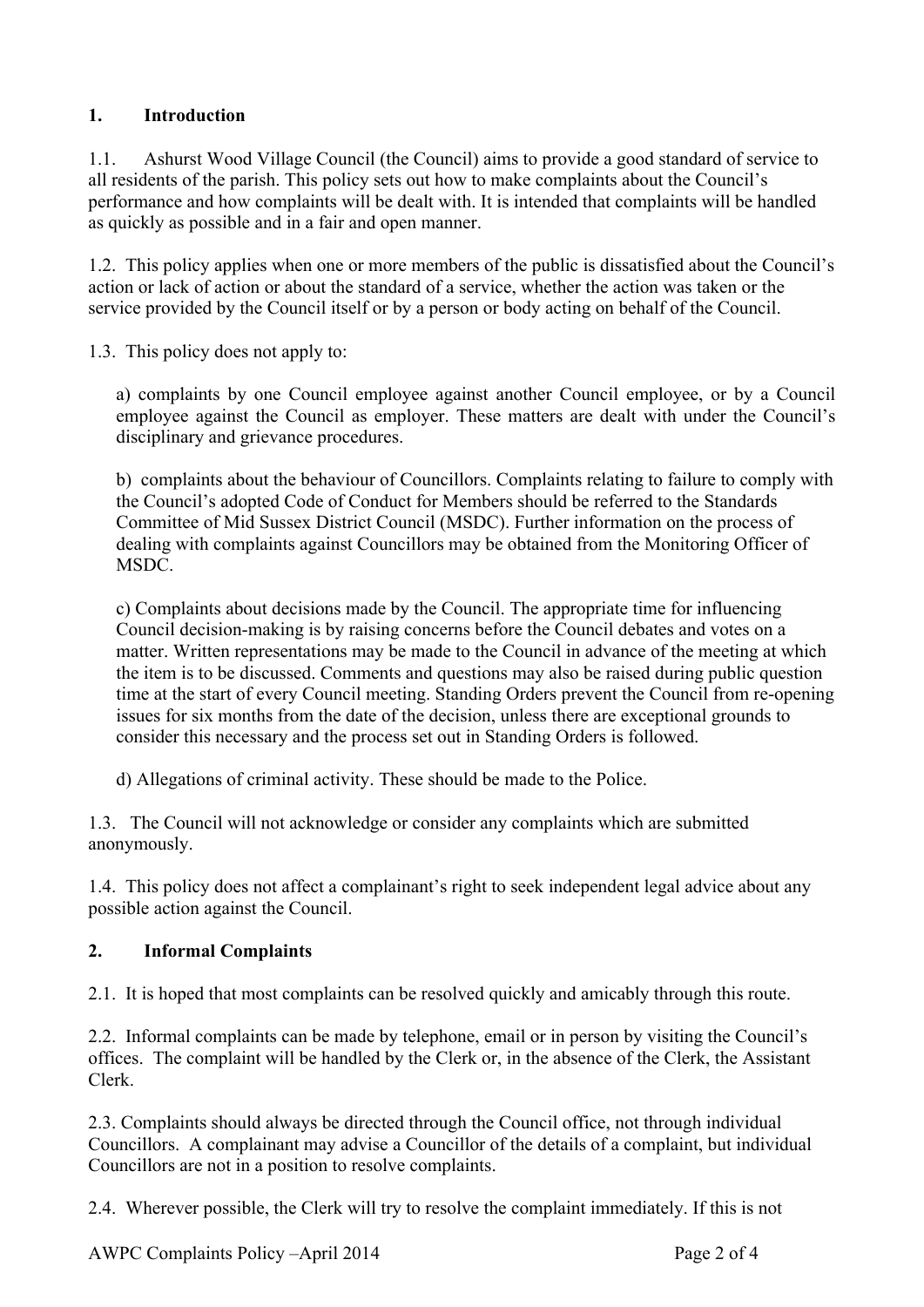possible, the Clerk will try to respond to the complaint within five working days. The Clerk's response will be in the form of a written or verbal explanation or clarification, after discussion with other employees or Councillors where appropriate.

2.5. If a complainant is not satisfied by an informal response, or the complaint is considered to be too serious for such an approach, then the formal complaints procedure should be followed.

## **3. Formal Complaints**

3.1. The Clerk is the Proper Officer of the Council and is responsible for managing the complaints process. However, if a formal complaint is being raised against the Clerk, then the process should still be followed, but the Chairman of the Council would take the place of the Clerk in managing the process.

3.2. A formal complaint should be made by letter or email addressed to the Clerk or Chairman as appropriate, marked "Confidential – Formal Complaint". The complaint should cover as much detail as possible and enclose any relevant supporting documentation.

3.3. The Clerk or Chairman will acknowledge receipt of the complaint within 5 working days. An initial investigation will be carried out into the complaint and the Clerk or Chairman will endeavour to report back to the complainant within 14 working days with a suggested resolution. This will not be done without first notifying any person complained about and giving him or her or an opportunity to comment.

3.4. The Clerk or Chairman will report to the next meeting of the Council, providing a summary of the details of the complaint and of its resolution. This summary report will exclude the names of the complainants and any Council staff involved.

3.5. If the Clerk or Chairman is unable to resolve the complaint, or the complainant is not satisfied with the proposed resolution then the matter will be referred to the next full Council meeting.

### **4 Complaints referred to Village Council meetings**

4.1. If the complaint has not been resolved and is to be referred to a Council Meeting, the Clerk will notify the complainant of the date of the meeting and invite him or her to attend.

4.2. The Council and the complainant will provide each other with copies of any documentation or other evidence upon which they intend to rely at the meeting. Such items must be provided at least seven clear working days prior to the meeting.

4.3. At the meeting, the Council will consider whether the circumstances of any complaint warrant the matter being discussed in the absence of the press and public; but any decision on the complaint will be announced at the Council meeting in public.

4.4. If the complainant is present, the Council will resolve to suspend Standing Orders to allow him or her to speak. The complainant will be invited to explain details of the complaint. Councillors may ask any questions of the complainant. If relevant, the Clerk will explain the Council's position including details about any response already made to the complainant. Councillors may ask questions of the Clerk. The complainant will be offered a further opportunity to summarise his or